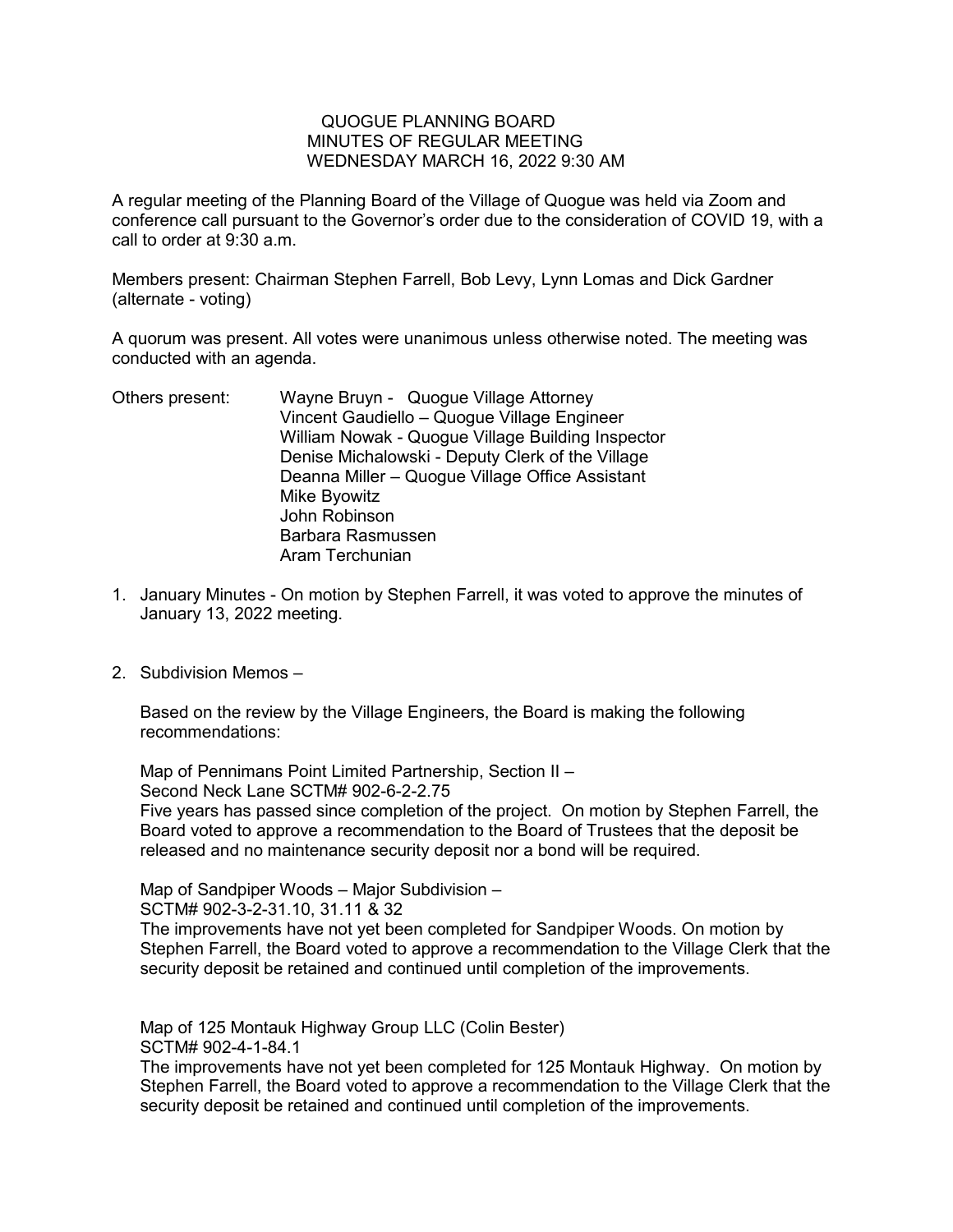The Board discussed how to follow up to ensure that the improvements are completed that were requirements for the subdivision. It is important that the security deposits and bonds are monitored to ensure that they do not expire, which is done by the Village Clerk. It was suggested that the Board discuss with the Village Clerk, how they can be notified that the securities are due to expire, and what form they are in. The Board also discussed annually monitoring the improvements and determining what the timeframe is for the performance.

3. Renwick Realty Advisors, LLC – 26 Montauk Highway (SR 27A) SCTM# 902-7-2-50.12

The purpose of the discussion of the proposed project was not for formal consideration, but for informational purposes. Barbara Rasmussen, the attorney for the applicant, provided an overview of the project, and John Robinson, the architect, discussed the site plan. The proposed plan is to build three separate commercial structures for office use. Several items were discussed, which included the vegetative buffer, landscaping, parking, setbacks, the property usage, the proposed plan for a full kitchen and bathroom in each building, trash enclosures, the absence of an engineered site plan, the DOT approval application and the Health Department approval. Barbara Rasmussen will follow up on several items which include:

- Determine the status of the DOT approval.
- Provide an engineered site plan.
- Obtain a copy of the covenants that were discussed with regard to the subdivision.
- Plan modifications with regard to reducing the kitchen and bath size, moving the trash to the rear yard, cross access and shifting the west buffer.
- Review parking and clarify the usage for indoor parking.
- Review accessibility to the second floor office space.
- 4. Cotterell Landing (Dore/O'Leary) 59 Old Main Road SCTM# 902-3-1-21

The Board discussed the project with Aram Terchunian from First Coastal Consulting Corporation, who was representing the applicant. It was clarified that the intent is to use public water for the site. Lot 1 has an existing dwelling, where the applicant currently lives and will continue to maintain this residence. The house is in the FEMA zone and the setback and buffer requirements were discussed. Access to the property from the existing driveway, a new driveway and the distance from Montauk Highway were also discussed.

On motion by Stephen Farrell, the Board voted to approve that this will be declared a minor subdivision application.

On motion by Stephen Farrell, the Board voted to approve that the proposed subdivision will not have any significant adverse environmental impact.

On motion by Stephen Farrell, the Board voted to preliminarily approve the sketch plan with the understanding that when the final plan is submitted, it will have conditions that the Board will then impose.